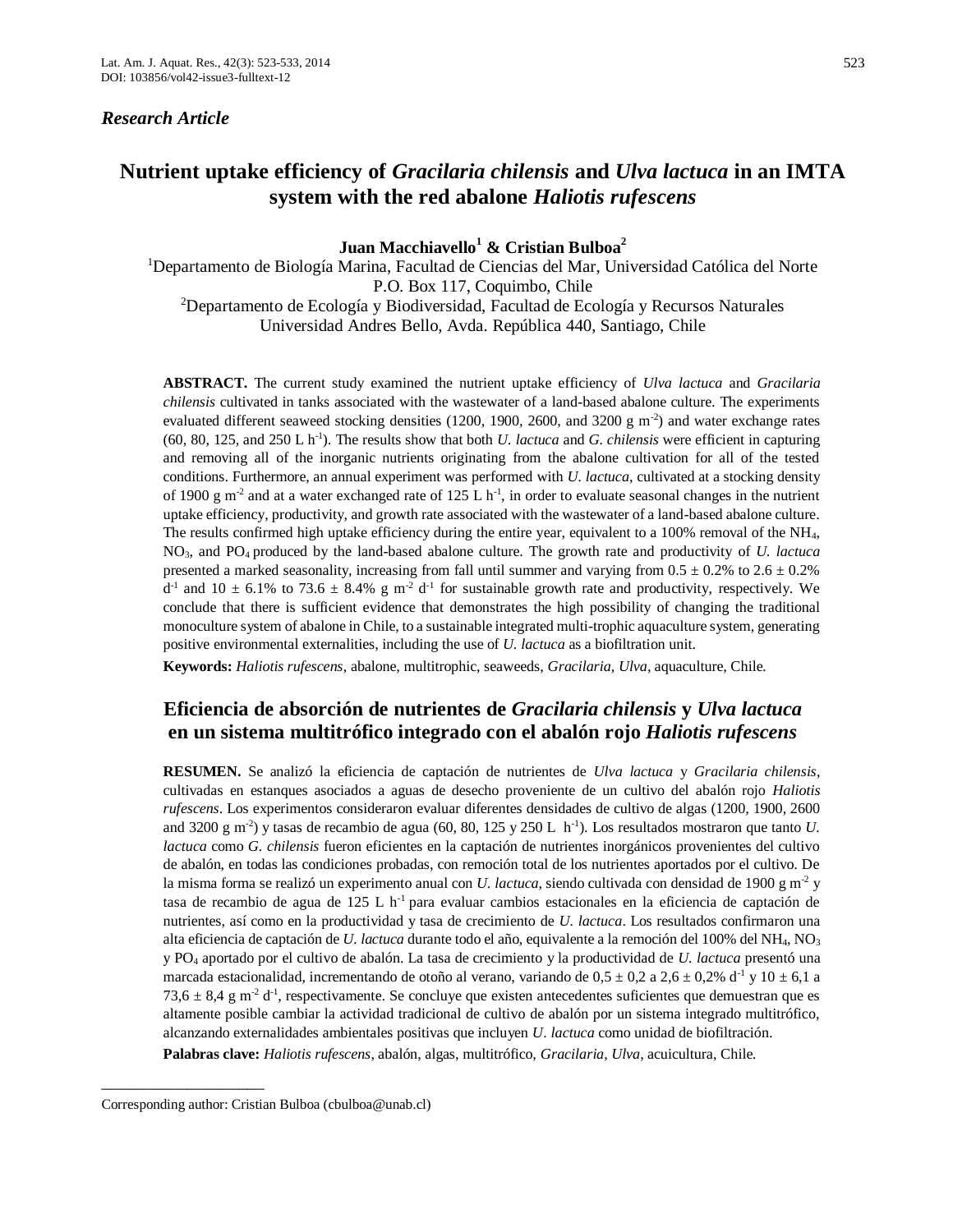## **INTRODUCTION**

The red abalone *Haliotis rufescens* (Swainson, 1822) is a non-native species of the Chilean coast which was introduced in 1977 for laboratory analysis (Godoy & Jerez, 1998). Since then, diverse investigations have been performed which have permitted the development of cultivating this species, thus giving rise to the rapid growth of commercial activities since the 90's. In the year 2006, Chile positioned itself as the fifth largest producer of abalones in the world with 304 ton. In 2009, 886 ton were produced (SERNAPESCA, 2009), demonstrating increased production and an industry that finds itself in expansion, with currently twenty-five companies related to the production of abalone in Chile (Flores-Aguilar *et al.*, 2007). The majority of these installations are land-based cultures principally located in the northern region of the country and which take on seed production as well as the adult growth. Conversely, cultivation in the south is predominately sea-based, and, in some cases, provided with seeds produced in the north (Flores-Aguilar *et al.*, 2007). In this way, there is a high expected potential for increasing abalone production in the future, based on cultivation site availability in the south of Chile as well as the expansion of the limits for sea-based cultivation in the north. This situation implies an increase of installations to support the rise in demand for seeds and supplies, bringing a greater pressure to the environment and possible conflicts, especially concerning wastewater which is currently discharged into the sea. This situation has been widely documented for different cultivated species of the world, where the rapid expansion of aquaculture has translated into a growing interest for scientists, industrialists, and governments alike in understanding and minimizing the impacts that these productive activities could have on the environment (Troell *et al.*, 2006). Special concern is given to the eutrophication process, where an excessive quantity of N, P, and  $CO<sub>2</sub>$  and lowered levels of dissolved  $O_2$ , a product of intense animal cultivation in tanks, ponds, and coastal waters, has caused serious problems in coastal waters of the world (Fei, 2004; Yokoyama & Ishihi, 2010). Arising from this, the high effectiveness of using seaweeds for the treatment of wastewater produced by marine animal cultivation has been documented through the use of integrated cultures (Chopin *et al.*, 2001; Fei, 2004; Bolton *et al.*, 2009; Abreu *et al.*, 2011). The Integrated Multi-Trophic Aquaculture (IMTA) model (Neori *et al.*, 2004), couples species of distinct trophic or nutritional levels into the same system (FAO, 2009). For example, seaweeds, as primary producers, function as a biofilter by removing  $CO<sub>2</sub>$  and nutrient wastes, like dissolved nitrogen and phosphorus, from seawater and thus reduce nutrient discharge into the environment (Troell *et al.*, 2003; Nobre *et al.*, 2010). Additionally, the high nutrient uptake capacity of seaweed promotes its growth (Troell *et al.*, 2006), generating potentially valuable biomass that can be used as a protein-enriched feed for other species or in human food, phycocolloids, cosmetics, and the medicine market, among other uses, thus increasing and diversifying the income of an IMTA system (Neori, 2008).

Until now, the principal consequence of abalone cultivation in Chile has been the harvesting of brown algae from natural marine beds for feed, causing an overexploitation of this resource (Vásquez, 2008). However, the successful development of *Macrocystis* farming (Westermeir *et al.*, 2006; Macchiavello *et al.,* 2010), currently allows abalone producers to count on fresh biomass. Nonetheless, other problems associated with abalone cultivation have not been noted, and the potential growth of farms and their concentration mainly in bay restricted areas, which possess multiple uses, makes necessary a sustainable plan for expansion in order to avoid environmental conflicts. In this same line, diverse studies have already address the environmental, social, and economical advantages of abaloneseaweed integrated cultivation (Troell *et al.*, 2006; Robertson-Andersson *et al*., 2008; Bolton *et al*., 2009; Nobre *et al*., 2010). Thus, consolidation of abalone farming as an environmentally responsible aquaculture process is highly necessary, and implies an enormous opportunity for the industry to be recognized as one with positive environmental consequences, an especially important goal in Chile, where aquaculture is closely related with salmon farming and its negative environmental impacts of the last decade (Buschmann *et al*., 2009; FAO, 2009).

In this paper, we evaluated the temporal effectiveness of integrating a land-based culture of red abalone *H. rufescens* and two well-known algae of the Chilean coast, *Ulva lactuca* and *Gracilaria chilensis,*  which have been studied in integrated systems, demonstrating high nutrient uptake efficiency and biomass production, and have been mentioned as the most suitable candidates for IMTAs (Neori *et al*., 2000; Abreu *et al*., 2009; Bolton *et al*., 2009). For our evaluation, the algae stocking density and water exchange rate were tested to establish the dissolved nutrient uptake efficiency of *U. lactuca* and *G. chilensis*, in addition to measuring the effects on growth rate and productivity of *U. lactuca*. It was expected that an adequate combination of these factors could maintain optimum efficiency for the integrated culture throughout the year and generate evidence to propose a base-line move from the traditional, monoculture of abalone in Chile, to a sustainable IMTA system.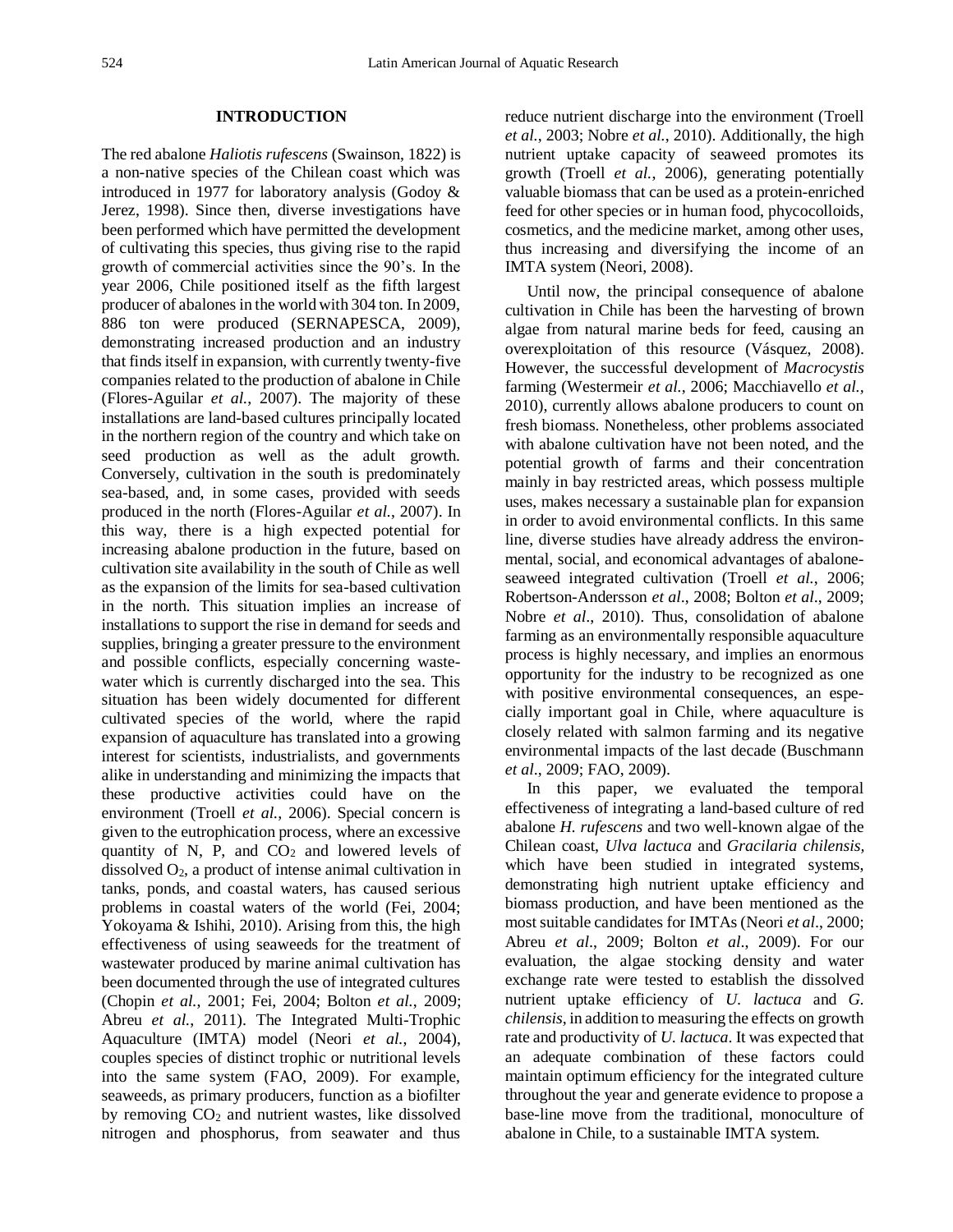## **MATERIALS AND METHODS**

The experiments were performed at the Centro de Producción de Semillas de Abalón of the Universidad Católica del Norte, Coquimbo, Chile, located in the bahía La Herradura de Guayacán (30°S, 71°W). The center cultivates approximately 1200 adult organisms and 50000 seeds of red abalone *H. rufescens* (10 to 30 mm) with a total seawater flow of  $100000 \text{ L h}^{-1}$ . The abalones are fed once per week with fresh seaweed, such as *Macrocystis*, *Lessonia*, and *Ulva.* Seawater is captured from the bay through filtered (5 mm) subsea tubes and is subsequently filtered to 50 µm before being introduced into the culture.

#### **Experimental setup**

*Ulva lactuca* and *Gracilaria chilensis* were collected from the bahía La Herradura de Guayacán and cultivated using water originating from the abalone culture, which was accumulated in a tank of 5000 L providing a constant flow of seawater to the cultivated algae. These cultures consisted of twenty-four white fiberglass tanks (twelve for each algae) with a volume of 250 L (100x50x50 cm) and a constant aeration, maintained in outdoor conditions. In these installations, we performed the experiments (Fig. 1). The abiotic conditions during the experiment 1 and 2 were temperature (15  $\pm$  2°C), pH (7.9  $\pm$  1), salinity (35  $\pm$ 1‰), and photon flux density (794  $\pm$  190 µmol photon  $m^{-2}$  s<sup>-1</sup>). All these parameters were measured daily.

#### **Experiment 1: Seaweed stocking density**

For the experiment, four stocking densities of 1200, 1900, 2600, and 3200 g m-2 for *G. chilensis* and *U. lactuca* were used. Three culture tanks, as described above (Fig. 1), were used for both *G. chilensis* and *U. lactuca* for each stocking density. In all treatments, the water exchange rate was maintained in a continuous seawater flow at  $80 L h^{-1}$ . The algae were cultivated for 60 days, and every 15 days, biomass was harvested to maintain the initial stocking density. Quantitative analysis was performed every 15 days for ammonium, nitrate, and phosphate. For that, three water samples (100 mL) were taken in the seawater inflow, abalone outflow and seaweed outflow (Fig. 1). The analyses were performed using the Strickland & Parson (1972) method, and the results were measured as  $\mu$ mol  $L^{-1}$  with a subsequent expression as nutrient uptake efficiency (%), using the following formula:

Nutrient uptake efficiency = 100 - (100 x  $C_{\text{So}}/C_{\text{ao}}$ )

where:  $C_{so}$  seaweed outflow concentration, and  $C_{ao}$  = abalone outflow concentration.

## **Experiment 2: Water Exchange Rate (WER)**

Four WERs of 60, 80, 125 and 250 L  $h^{-1}$  were used to test the nutrient uptake of *G. chilensis* and *U. lactuca.* For this experiment, the culture density was maintained at a constant of 1900  $\text{g m}^2$ . The algae were cultivated for 60 days, and every 15 days, biomass was harvested to maintain the initial stocking density. The water sampling and analyses were performed and expressed following the same procedures as outlined in Experiment 1.

#### **Experiment 3: Seasonal nutrient uptake efficiency, specific growth rate, and productivity of** *U. lactuca*

Considering the results of the previous experiments, the seasonal experiment chose the species *U. lactuca* as a model, with a culture density of 1900  $\rm g$  m<sup>-2</sup> and a WER of  $125$  L h<sup>-1</sup>. This species was chosen for its lack of epiphytism in comparison with *G. chilensis* during experiments 1 and 2. From these same experiments, algae density and seawater flow were chosen based on the best uptake efficiency for  $NH_4$ ,  $NO_3$ , and  $PO_4$ during the cultivation of *U. lactuca*. Algae were cultivated for one year in twelve tanks of 250 L, as described in experiments 1 and 2. Temperature in culture tanks was registered daily. The algae were weighed monthly and the biomass surplus was withdrawn to maintain initial biomass. For each season, productivity (g m<sup>-2</sup> d<sup>-1</sup>) and specific growth rate (SGR) were calculated using the following formula:

$$
SGR(\%d^{-1}) = \frac{Ln(Wf) - Ln(Wi)}{T}100
$$

where,  $Wf = \text{final}$  wet weight;  $Wi = \text{initial}$  wet weight;  $T =$  days

#### **Statistical analysis**

The homocedasticity and normality of all results were verified. A multivariate ANOVA analysis was conducted for each nutrient source  $(NH_4, NO_3, and PO_4)$  of the experiments 1 and 2 to evaluate the effect of water exchange rate and stock density on uptake efficiency of *G. chilensis* and *U. lactuca*, respectively. For SGR and productivity, a one-way ANOVA analysis was performed in order to evaluate differences among seasons. A posterior Tukey's test was used when the treatments showed significant differences ( $P < 0.05$ ).

#### **RESULTS**

During the development of the experiments, the abalone culture constantly supplied nutrients to the seawater. Table 1 reviews the active contribution of nutrients that the abalone culture provided (abalone outflow) and the effect of seaweed culture removing nutrients (seaweed outflow).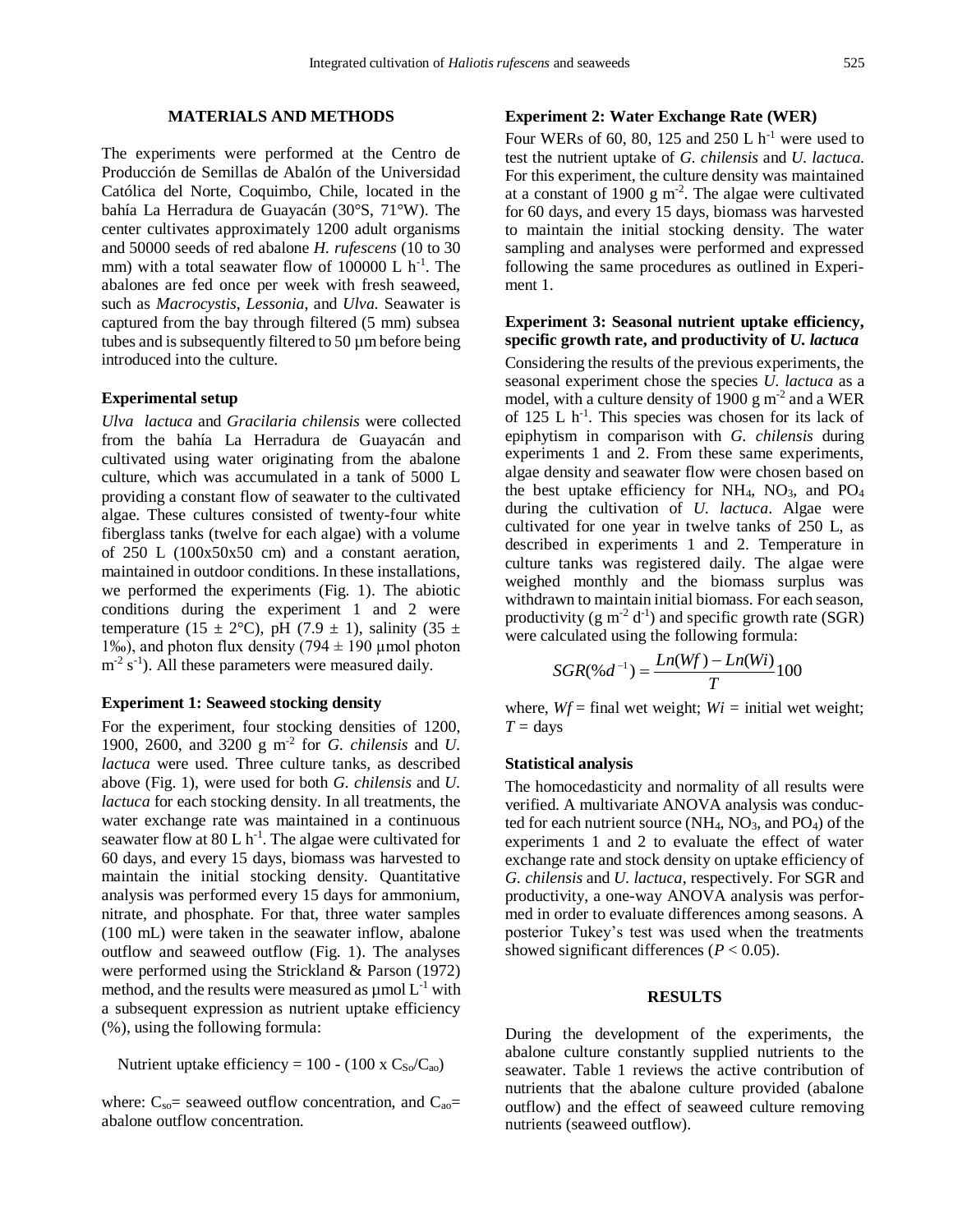

**Figure 1.** Schematic representation of the seaweed biofiltration system. Arrows indicate water flows.

#### **Experiment 1: Stocking density**

The uptake efficiency of NH<sup>4</sup> was different between both macroalgae species (ANOVA,  $F = 28.973$ ,  $P <$ 0.05) and stocking densities tested (ANOVA,  $F =$ 9.940, *P* < 0.05). Figure 2 shows that *G. chilensis* was able to uptake 100% of NH<sup>4</sup> for all stocking densities tested. However, in the case of *U. lactuca*, the NH<sup>4</sup> uptake efficiency was 100% only at the lowest densities  $(1200 \text{ and } 1900 \text{ g m}^{-2})$ , while at 2600 and 3200 g m<sup>-2</sup> the NH<sup>4</sup> uptake efficiency decreased significantly (Tukey,  $P < 0.05$ ), reaching 89 and 86%, respectively. For both species,  $NO<sub>3</sub>$  uptake efficiency was less than 100% for all stocking densities (Fig. 2). However, no statistical differences were found between the tested species (ANOVA,  $F = 0.301$ ,  $P > 0.05$ ) and stocking densities (ANOVA, F = 1.431, *P* > 0.05). For *G. chilensis*, values ranged from 65 to 88% at 1900 and 3600 g m-2 , respectively. *U. lactuca* showed low variation for  $NO<sub>3</sub>$  uptake efficiency, with the highest uptake efficiency registered at 1200 g  $m<sup>2</sup>$  (83%) and the lowest at  $3200 \text{ g m}^2$  (65%). Statistical differences for PO<sup>4</sup> uptake efficiency were registered for different stocking densities (ANOVA,  $F = 3.757$ ,  $P < 0.05$ ). These were produced by the highest and lowest densities registered for *U. lactuca* (Tukey, *P* < 0 .05), with maximum PO<sup>4</sup> uptake efficiency at 1900 and 1200

 $g$  m<sup>-2</sup> (65 and 64%, respectively) and a minimum at 2600 and 3200 g m-2 (13%). *G. chilensis* PO<sup>4</sup> uptake efficiency did not show significant differences (Tukey,  $P > 0.05$ ) among stocking densities, and ranged from 38 to 24% at 2600 and 1200 g m<sup>-2</sup>, respectively (Fig. 2).

## **Experiment 2: Water Exchange Rate (WER)**

Figure 3 shows that uptake efficiency of  $NH<sub>4</sub>$ , NO<sub>3</sub>, and PO<sup>4</sup> was different among the WERs used (ANOVA,  $F = 114.077$ ,  $P < 0.05$ ) and among the species  $(ANOVA, F = 73.987, P < 0.05).$ 

For *G. chilensis*, high NH<sup>4</sup> uptake efficiency was reached at both 80 and 125 L  $h^{-1}$  when compared to uptake at 60 and 250 L  $h^{-1}$  (Tukey,  $P < 0.05$ ). The highest NH<sup>4</sup> efficiency uptake for this species was registered at  $125 \text{ L} \text{ h}^{-1} (96 \pm 2\%)$  and the lowest was at 60 L h<sup>-1</sup> (59  $\pm$  3%). A similar situation was observed for the NH<sup>4</sup> uptake efficiency of *U. lactuca*, where the highest uptake, was registered at 80 L  $h^{-1}$  and the lowest, at 250 L h<sup>-1</sup> (Tukey,  $P < 0.05$ ) (Fig. 3).

NO<sup>3</sup> uptake efficiency of *G. chilensis* showed differences between the lowest efficiencies at 125 and  $250 \text{ L} \text{ h}^1$  (66  $\pm$  4 and 67  $\pm$  4%, respectively) and highest efficiency at 80 L h<sup>-1</sup> (85  $\pm$  2%) (Tukey, *P* < 0.05). For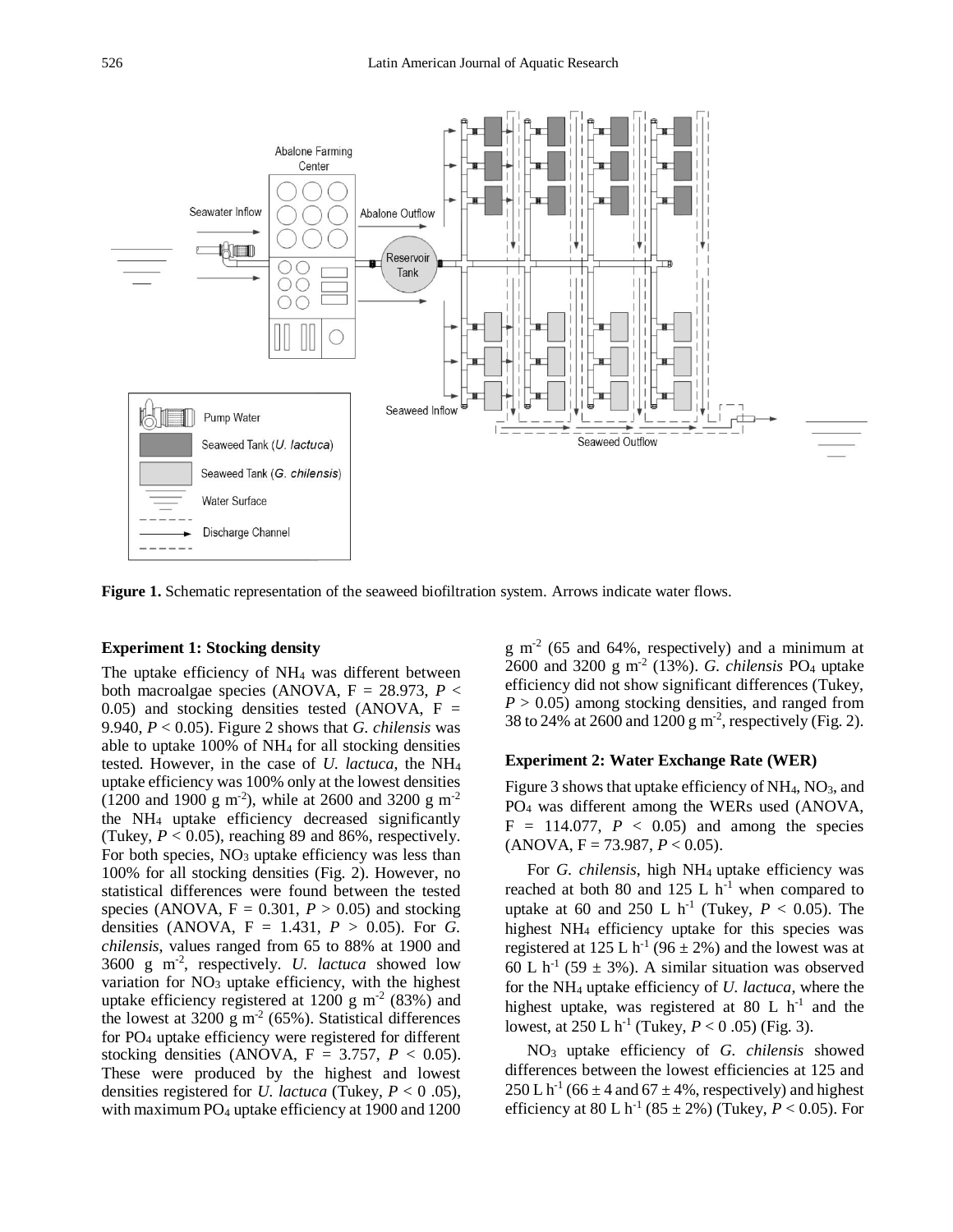**Table 1.** Nutrient concentration (NH<sub>4</sub>, NO<sub>3</sub> and PO<sub>4</sub>) registered in seawater inflow, abalone outflow and seaweed outflow in each of the experiments. Data: Mean  $\pm$  Standar deviation.

| Experiment     | Species                 | Treatment                            | Effluent        | $NH_4 \mu$ mol $L^{-1}$ | $NO3 \mu mol L-1$ | PO <sub>4</sub> µmol $L^{-1}$ |
|----------------|-------------------------|--------------------------------------|-----------------|-------------------------|-------------------|-------------------------------|
|                |                         |                                      | Seawater inflow | $0.176 \pm 0.034$       | $6.43 \pm 1.19$   | $1.16 \pm 0.22$               |
|                |                         |                                      | Abalone outflow | $0.889 \pm 0.112$       | $7.21 \pm 0.47$   | $0.97 \pm 0.26$               |
| $\mathbf{1}$   | Gracilaria<br>chilensis | $\frac{1200 \text{ g m}^{-2}}{2}$    | Seaweed outflow | 0.000                   | $2.91 \pm 0.78$   | $0.70 \pm 0.19$               |
|                |                         | 1900 g m <sup>-2</sup>               |                 | 0.000                   | $3.45 \pm 0.51$   | $0.75 \pm 0.11$               |
|                |                         | $2600~{\rm g}~{\rm m}^{2}$           |                 | 0.000                   | $2.96 \pm 0.20$   | $0.65 \pm 0.26$               |
|                |                         | 3200 g $m^{-2}$                      |                 | 0.000                   | $3.01 \pm 0.18$   | $0.66 \pm 0.20$               |
|                | Ulva lactuca            | $1200 \frac{1}{\text{g m}^2}$        | Seaweed outflow | 0.000                   | $2.01 \pm 0.08$   | $0,53 \pm 0.06$               |
|                |                         | 1900 g $m^{-2}$                      |                 | 0.000                   | $1.95 \pm 0.01$   | $0.42 \pm 0.14$               |
|                |                         | $2600 \text{ g m}^{-2}$              |                 | $0.092 \pm 0.013$       | $2.96 \pm 0.20$   | $0.88 \pm 0.16$               |
|                |                         | 3200 g $m^{-2}$                      |                 | $0.123 \pm 0.074$       | $1.89 \pm 0.03$   | $0.79 \pm 0.05$               |
| $\overline{2}$ |                         |                                      | Seawater inflow | $0.041 \pm 0.005$       | $7.47 \pm 0.31$   | $1.28 \pm 0.01$               |
|                |                         |                                      | Abalone outflow | $1.045 \pm 0.002$       | $8.00 \pm 0.11$   | $1.95 \pm 0.04$               |
|                | Gracilaria<br>chilensis | $60 L h^{-1}$                        | Seaweed outflow | $0.115 \pm 0.002$       | $2.14 \pm 0.05$   | $0.72 \pm 0.02$               |
|                |                         | $80 L h^{-1}$                        |                 | $0.120 \pm 0.002$       | $3.00 \pm 0.20$   | $0.77 \pm 0.01$               |
|                |                         | $125\;{\rm L}\,{\rm h}^{\textrm -1}$ |                 | $0.098 \pm 0.012$       | $3.54 \pm 0.08$   | $0.76 \pm 0.01$               |
|                |                         | $250 L h^{-1}$                       |                 | $0.262 \pm 0.013$       | $4.83 \pm 0.19$   | $1.00 \pm 0.03$               |
|                | Ulva lactuca            | $60 L h^{-1}$                        | Seaweed outflow | $0.083 \pm 0.014$       | $1.53 \pm 0.07$   | $0.52 \pm 0.01$               |
|                |                         | $80 L h^{-1}$                        |                 | $0.030 \pm 0.003$       | $1.88 \pm 0.13$   | $0.63 \pm 0.02$               |
|                |                         | 125 L <sup>1</sup>                   |                 | $0.071 \pm 0.01$        | $1.96 \pm 0.06$   | $0.80 \pm 0.01$               |
|                |                         | $250 L h^{-1}$                       |                 | $0.141 \pm 0.003$       | $3.36 \pm 0.09$   | $0.90 \pm 0.02$               |
| 3              | Ulva lactuca            | Autumn                               | Seawater inflow | $0.10 \pm 0.07$         | $9.04 \pm 0.95$   | $0.78 \pm 0.26$               |
|                |                         |                                      | Abalone outflow | $1.20 \pm 0.77$         | $6.63 \pm 0.97$   | $1.09 \pm 0.05$               |
|                |                         |                                      | Seaweed outflow | $0.54 \pm 0.39$         | $2.83 \pm 0.45$   | $0.76 \pm 0.39$               |
|                |                         | Winter                               | Seawater inflow | $0.01 \pm 0.01$         | $5.04 \pm 0.93$   | $0.55 \pm 0.14$               |
|                |                         |                                      | Abalone outflow | $0.47 \pm 0.06$         | $5.47 \pm 2.19$   | $0.93 \pm 0.32$               |
|                |                         |                                      | Seaweed outflow | $0.04 \pm 0.01$         | $1.57 \pm 0.28$   | $0.64 \pm 0.19$               |
|                |                         | Spring                               | Seawater inflow | $0.38 \pm 0.31$         | $4.67 \pm 3.12$   | $0.85 \pm 0.25$               |
|                |                         |                                      | Abalone outflow | $0.75 \pm 0.53$         | $5.17 \pm 2.81$   | $1.20 \pm 0.51$               |
|                |                         |                                      | Seaweed outflow | $0.30 \pm 0.16$         | $1.95 \pm 1.12$   | $0.65 \pm 0.20$               |
|                |                         | Summer                               | Seawater inflow | $0.28 \pm 0.09$         | $6.71 \pm 5.64$   | $0.75 \pm 0.32$               |
|                |                         |                                      | Abalone outflow | $0.59 \pm 0.12$         | $3.75 \pm 1.86$   | $0.82 \pm 0.33$               |
|                |                         |                                      | Seaweed outflow | $0.16 \pm 0.05$         | $2.03 \pm 1.39$   | $0.63 \pm 0.31$               |

*U. lactuca*, differences were obtained between the lowest NO<sub>3</sub> uptake efficiency at 250 L h<sup>-1</sup> (72  $\pm$  3%) when compared to the efficiencies of 125 L h<sup>-1</sup> (82  $\pm$ 2%) and of 80 and 60 L h<sup>-1</sup> (89  $\pm$  1%) (Tukey, *P* < 0.05).

PO<sup>4</sup> uptake efficiency of *G. chilensis* did not display significant differences at 60, 80, or  $125 \text{ L} \text{ h}^{\text{-1}} (36 \pm 7\%)$ , however these treatments were significantly higher than the PO<sub>4</sub> uptake efficiency at 250 L h<sup>-1</sup> (16  $\pm$  9%) (Tukey,  $P < 0.05$ ). In the case of *U. lactuca*,  $PO_4$  uptake efficiency decreased significantly from 60 L h<sup>-1</sup> (30  $\pm$ ) 8%) to 250 L h<sup>-1</sup> (14  $\pm$  10%) (Tukey, *P* < 0.05).

At the end of Experiments 1 and 2, *G. chilensis* showed a high degree of epiphytism, principally detected through the abundant presence of brown filamentous algae.

#### **Experiment 3: seasonal nutrient uptake of** *U. lactuca*

The uptake efficiency of *U. lactuca* shows a clear seasonal variation for all nutrients studied (ANOVA, F  $= 778.348$ ,  $P < 0.05$ ), and increased from autumn and reached a peak in the spring before declining again in the summer (Fig. 4). For  $NH_4$ ,  $NO_3$ , and  $PO_4$  the highest uptake efficiencies were recorded in the spring with 100, 64  $\pm$  1, and 47  $\pm$  3%, respectively. The lowest uptake was recorded in the autumn for  $NH_4 (57 \pm 2\%)$ and  $PO_4(26 \pm 1\%)$ , while for NO<sub>3</sub> this was recorded in the summer  $(49 \pm 1\%)$ .

## **Specific growth rate and productivity of** *U. lactuca*

*U. lactuca* showed seasonal variation for SGR (ANOVA,  $F = 12.470$ ,  $P < 0.05$ ) and productivity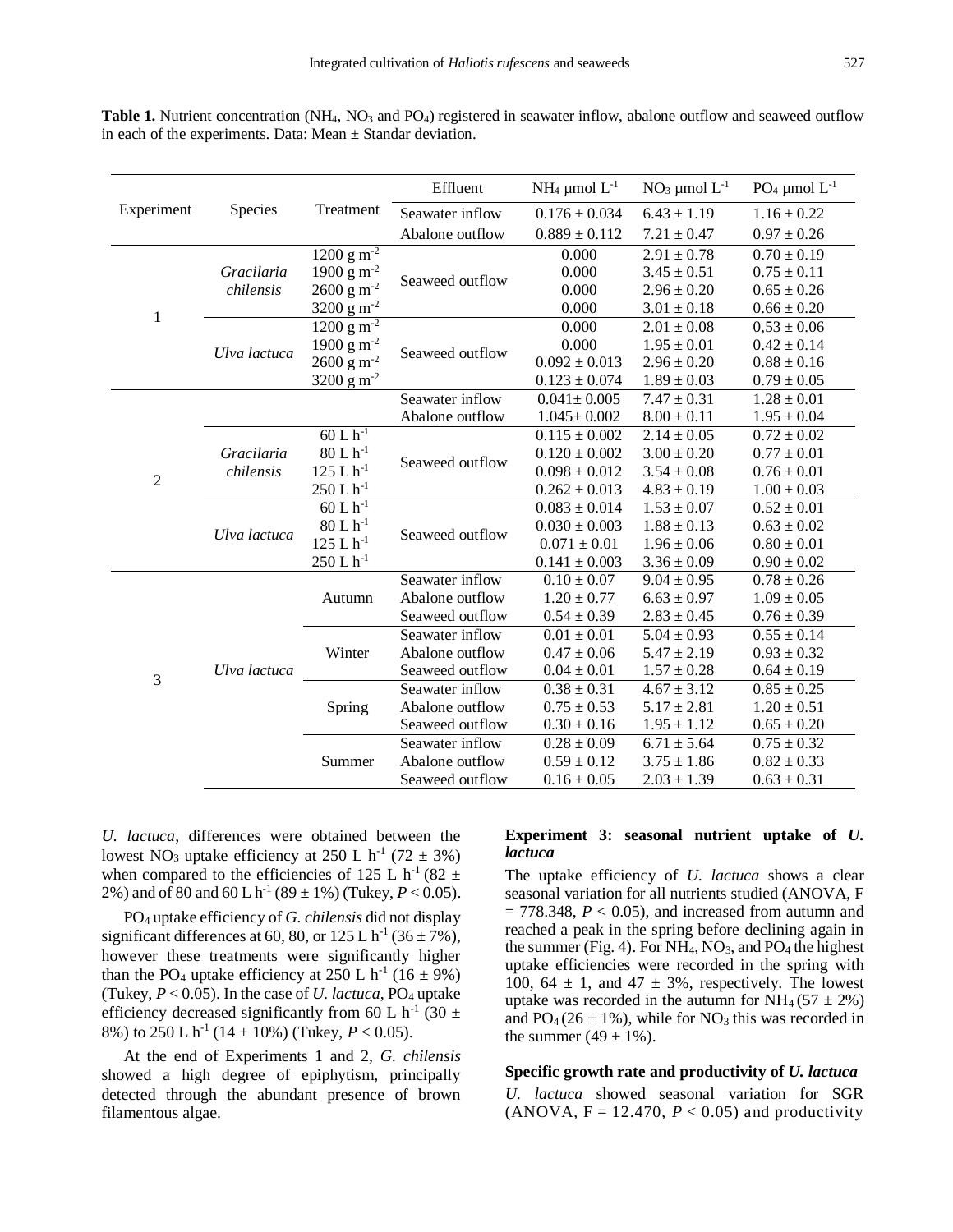

**Figure 2.** Experiment 1. Nutrient uptake efficiency (NH4, NO3, and PO4) of *Gracilaria chilensis* and *Ulva lactuca*, cultivated at different stocking densities (1200, 1900,  $2600$  and  $3200$  g m<sup>-2</sup>) and receiving discharge water from an abalone culture center. Bars: Mean  $\pm$  SD.

(ANOVA,  $F = 17.276$ ,  $P < 0.05$ ), with a clear increase from autumn until summer and with ranges between 0.5  $\pm$  0.2 to 2.6  $\pm$  0.2 % d<sup>-1</sup> and 10  $\pm$  6.1 to 73.6  $\pm$  8.4 g m<sup>-</sup>  $2 d^{-1}$  for SGR and productivity, respectively (Fig. 5).

The temperatures registered in seaweed culture tanks were increasing from winter to summer (autumn  $15 \pm 1$ ; winter  $15 \pm 2$ ; spring  $16 \pm 1$  and summer  $20 \pm 1$  $1^{\circ}$ C).



**Figure 3.** Experiment 2. Nutrient uptake efficiency (NH<sub>4</sub>, NO<sup>3</sup> and PO4) of *Gracilaria chilensis* and *Ulva lactuca*, cultivated at different water exchange rates (60, 80, 125, and  $250$  L  $h^{-1}$ ) and receiving discharge water from an abalone culture. Bars: Mean ± SD.

#### **DISCUSSION**

The results show that both *G*. *chilensis* and *U*. *lactuca* were efficient in capturing the inorganic nutrients originating from the abalone culture in all of the experimental conditions tested, although there were differences depending on the stocking density and water exchange rate. However, the uptake efficiency of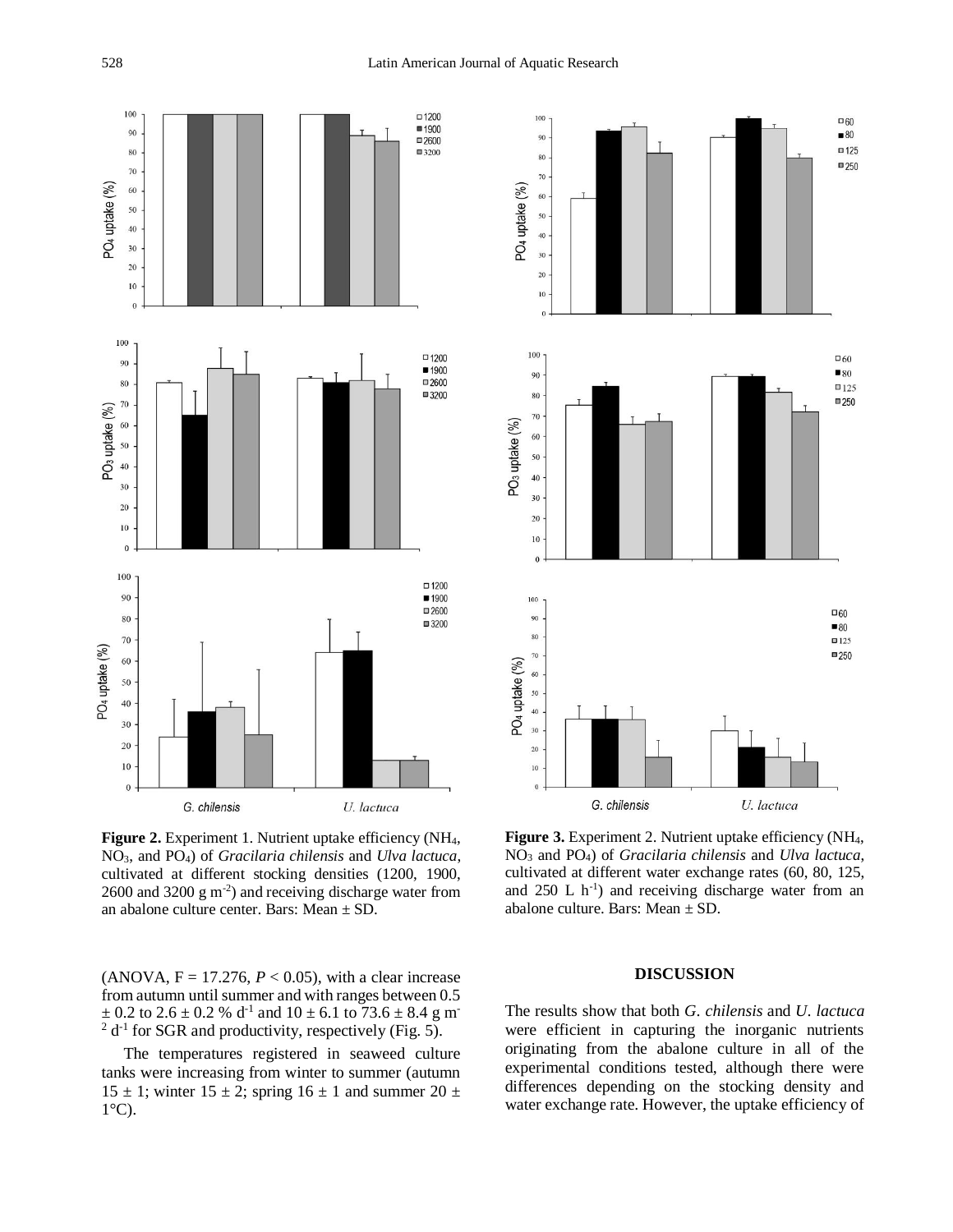

**Figure 4.** Experiment 3. Seasonal nutrient uptake (NH<sub>4</sub>, NO<sup>3</sup> and PO4) of *Ulva lactuca* cultivated at a stocking density of 1900 g m<sup>-2</sup>, at a water exchange rate of 125 L h<sup>-1</sup> and receiving discharge water from an abalone culture. Bars: Mean ± SD.

NH<sub>4</sub>, NO<sub>3</sub>, and PO<sub>4</sub> registered for both species was greater than the contribution of these nutrients given by the abalone culture, translating into a guaranteed total remediation of treated wastewater. Of the inorganic nutrient sources evaluated in this study, NH<sup>4</sup> was the most absorbed by *U. lactuca* and *G. chilensis* for both the stocking density and water exchange rate experiments. In this same line, the ability of algae to capture  $NO<sub>3</sub>$  and  $NH<sub>4</sub>$  has been well described, with various studies reporting the high affinity of both *Gracilaria* (Jones *et al*., 2001; Abreu *et al*., 2011) and *Ulva* (Harlin *et al*., 1978; Thomas & Harrison, 1987) in efficiently capturing NH4.

The importance of seaweed stock density for the productivity and nutrient uptake efficiency in a biofiltration system has been widely documented (Neori *et al*., 1991; Chopin *et al.*, 2001; Zhou *et al*.,



**Figure 5.** a) Seasonal specific growth rate  $(\% d^{-1})$ , and b) productivity (g m<sup>-2</sup> d<sup>-1</sup>) of *Ulva lactuca* cultivated at a stocking density of 1900 g m<sup>-2</sup>, water exchange rate of 125 L h<sup>-1</sup>, and receiving discharge water from an abalone culture. Bars: Mean  $\pm$  SD.

2006). In Experiment 1, *G. chilensis* demonstrated a high uptake efficiency for the three sources of inorganic nutrients, which was clearly evidenced by the total removal of NH<sup>4</sup> in all stocking densities tested. These results confirm those reported for diverse species such as *Gracilaria vermiculophylla* (Abreu *et al*., 2011), *Gracilaria bursa pastoris* (Matos *et al*., 2006) and *U. lactuca* (Cohen & Neori, 1991), where stocking density has resulted in being inversely proportional to nutrient uptake. Furthermore, it has been reported that a high stocking density affects an adequate access to light, producing shading and limiting photosynthesis which ultimately diminished the productivity of the algae and thus the demand for nutrients (Matos *et al*., 2006). Given these results, it is possible to determine that the maximum density permitted to guarantee the greatest uptake of nutrients in *U. lactuca* is 1900 g m<sup>-2</sup>, similar to the stocking density described by Robertson-Andersson *et al.* (2008) for this same species. This same stocking density could be recommended for *G. chilensis*, despite that uptake efficiency is maintained even at 2600 and 3200  $\rm g$  m<sup>-2</sup>. However, a lower density would permit a better operating control of the culture. This stocking density is lower than the 3000 g  $m^2$ , reported by Abreu *et al*. (2011) for *G. vermiculophyta* and the 7000 g m-2 recommended by Chow *et al.* (2001)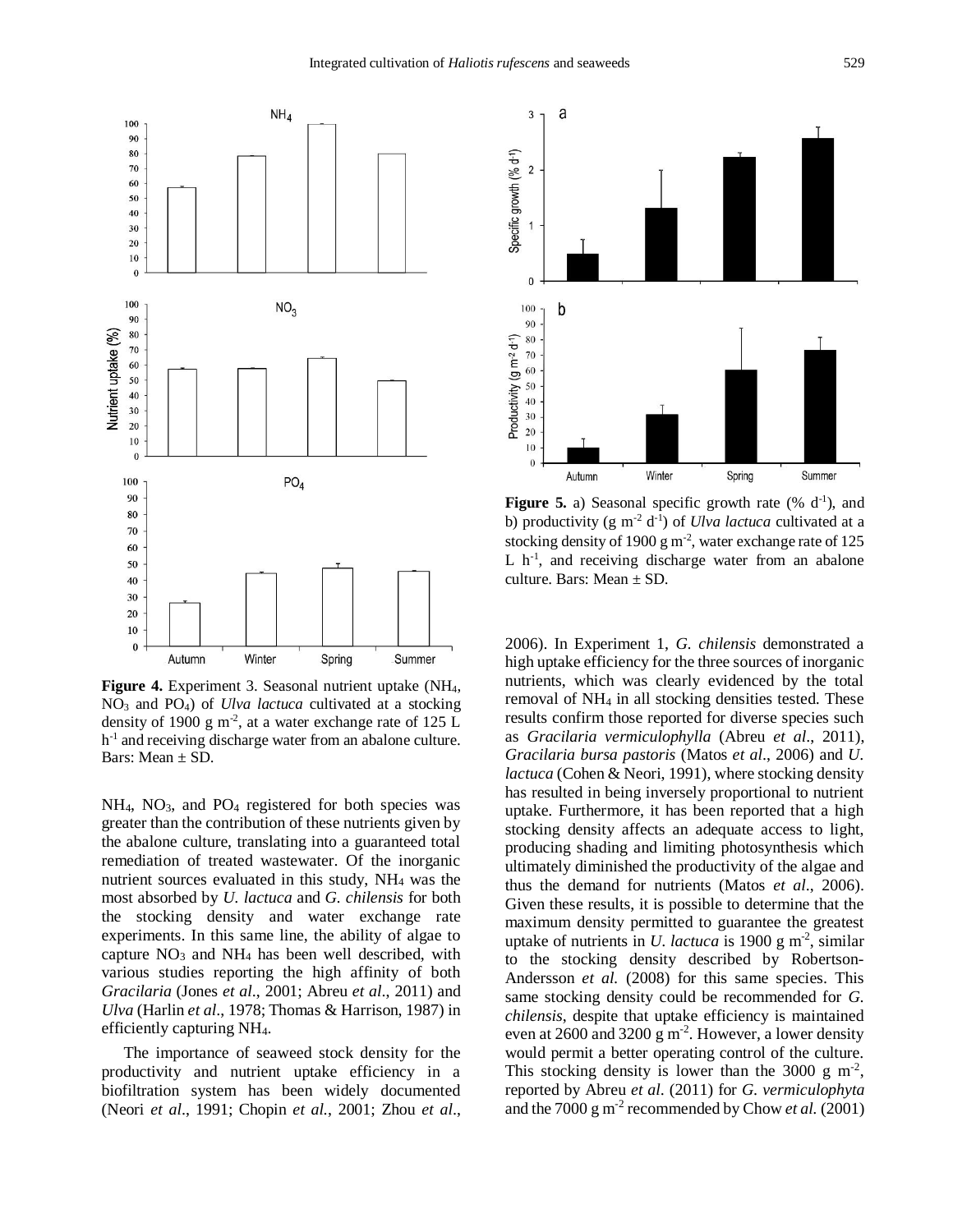when using *G. chilensis* for the treatment of wastewater originating from fish and oysters.

It is expected that the greatest uptake efficiency would be reached with the lowest water exchange rate (Chopin *et al.*, 2001). This situation was clearly observed for *U. lactuca* where lower uptake efficiency was measured for all three nutrients at the high WER of 250 L  $h^{-1}$ , a situation which was repeated for *G*. *chilensis* with the uptake of PO4. However, a contrary situation was observed for *G. chilensis* where a lower uptake efficiency of  $NH_4$  and  $NO_3$  was observed at 60  $L$  h<sup>-1</sup>. Despite that the cultures were maintained with constant aeration, these results could be associated with a deficiency of inorganic carbon (IC), which has already been mentioned as the first element that diminishes in a tank cultivation system (Craigie & Shacklock, 1995) and that directly affecting the capacity for photosynthesis. On the other hand, high epiphyte load detected on *G. chilensis* at the end of experiments too could explain the reduction of its uptake efficiency.

On the other hand, temperature has also been mentioned as a factor which limits uptake efficiency, especially when a low water exchange rate is maintained in systems exposed to varying local conditions, as were used in this study (Abreu *et al.*, 2011). However, during this study, no temperature increase was detected that exceeded the tolerance limits of each species, but this factor should be given special consideration when performing cultivations in the north of Chile. For this, a water exchange rate of  $125 \text{ L h}^{-1}$  is recommended for both species, which will effectively diminish nutrient concentration, cleaning a greater volume of wastewater while ensuring adequate conditions for algae cultivation.

At the end of Experiments 1 and 2, *G. chilensis* showed an important level of epiphytism, principally being affected by filamentous algae. Concerning this subject, several descriptions have been made mentioning epiphytism for *Gracilaria*, both for massive sea cultivations and in tanks (Oliveira *et al.*, 2000), which is one of the principal problems for the commercial aquaculture of this species. Some authors have noted severe problems of epiphytes in algae used in biofiltration systems (Robertson-Andersson *et al.*, 2008), affecting growth and, in some cases, producing a total loss of biomass. Instead, *U. lactuca* remained free of epiphytes and was thus chosen for the seasonal experiments.

During Experiment 3 it was possible to observe that uptake efficiency was clearly seasonal for the three nutrients evaluated, increasing in autumn and reaching a maximum efficiency in spring before diminishing in summer. This result allows a total removal of the NH<sub>4</sub> produced by the abalone culture in spring, while in autumn, winter and summer, only an uptake efficiency of  $57 \pm 2\%$ ,  $79 \pm 2\%$  and  $80 \pm 2\%$  respectively, is achieved. On the other hand, although the uptake efficiency for  $NO_3$  and  $PO_4$  was less than  $NH_4$  in all seasons, it allowed a total removal of the nutrients produced by the abalone during the entire year. These results show high uptake efficiency in eliminating NH4, NO3, and PO<sup>4</sup> waste of the abalone *H. rufescens* cultivated on the coast of Chile. This is in agreement with various experiences in different latitudes which mentioned *U. lactuca* as one of the best candidates for use in a biofiltration system with abalones and other species (Cohen & Neori, 1991; Neori *et al*., 1996, 1998, 2000; Schuenhoff *et al*., 2002; Robertson-Andersson *et al*., 2008; Bolton *et al*., 2009; Da Silva *et al*., 2009).

Although the principal objective of this study was to determine the nutrient uptake efficiency of two algae from the Chilean coast, growth rate and seasonal productivity were also evaluated for *U. lactuca*, given the importance that the algae could have for the same abalone culture as a food source for adult specimens (Mai *et al*., 1994; Shpigel *et al.,* 1996; Corazani & Illanes, 1998; Shpigel *et al.,* 1999; Troell *et al.,* 2006) or as a source of propagules for the settlement and feeding of abalone larvae and postlarvae (Muñoz *et al*., 2012), as well as for other increasingly used purposes, such as a healthy food option for humans (Higashi-Okai *et al.*, 1999; Yamori *et al*., 2001; Aceves *et al*., 2005).

The seasonal increase in growth rate and productivity of *U. lactuca* from autumn to summer has a close relationship with the seasonal uptake efficiency of  $NH_4$ ,  $NO_3$ , and  $PO_4$ , as more nutrients are being captured during greater growth. This seasonal variation in biomass gain has been found among various species of algae used in integrated cultivation systems (Matos *et al*., 2006; Robertson-Andersson *et al*., 2008). As it has been reported several times, this situation appears to be predominately dependent on the seasonal variation of temperature and light (Neori *et al.*, 1998), two recognized factors controlling the growth of algae (Bulboa & Macchiavello, 2001).

For the results registered in this study, we conclude that there is a sufficient basis for demonstrating the high possibility for changing the traditional, monoculture system of abalone in Chile to one of a sustainable IMTA system, including *U. lactuca* as a biofiltration unit to reach positive environmental externalities.

In this context, to reduce the  $NH_4$ ,  $NO_3$ , and  $PO_4$ output of an abalone production center with an approximate outflow of 100000 L  $h^{-1}$ , a total biomass of 760 kg of *U. lactuca* distributed in tanks at a stocking density of 1900  $\rm g$  m<sup>-2</sup> and with a water exchange rate of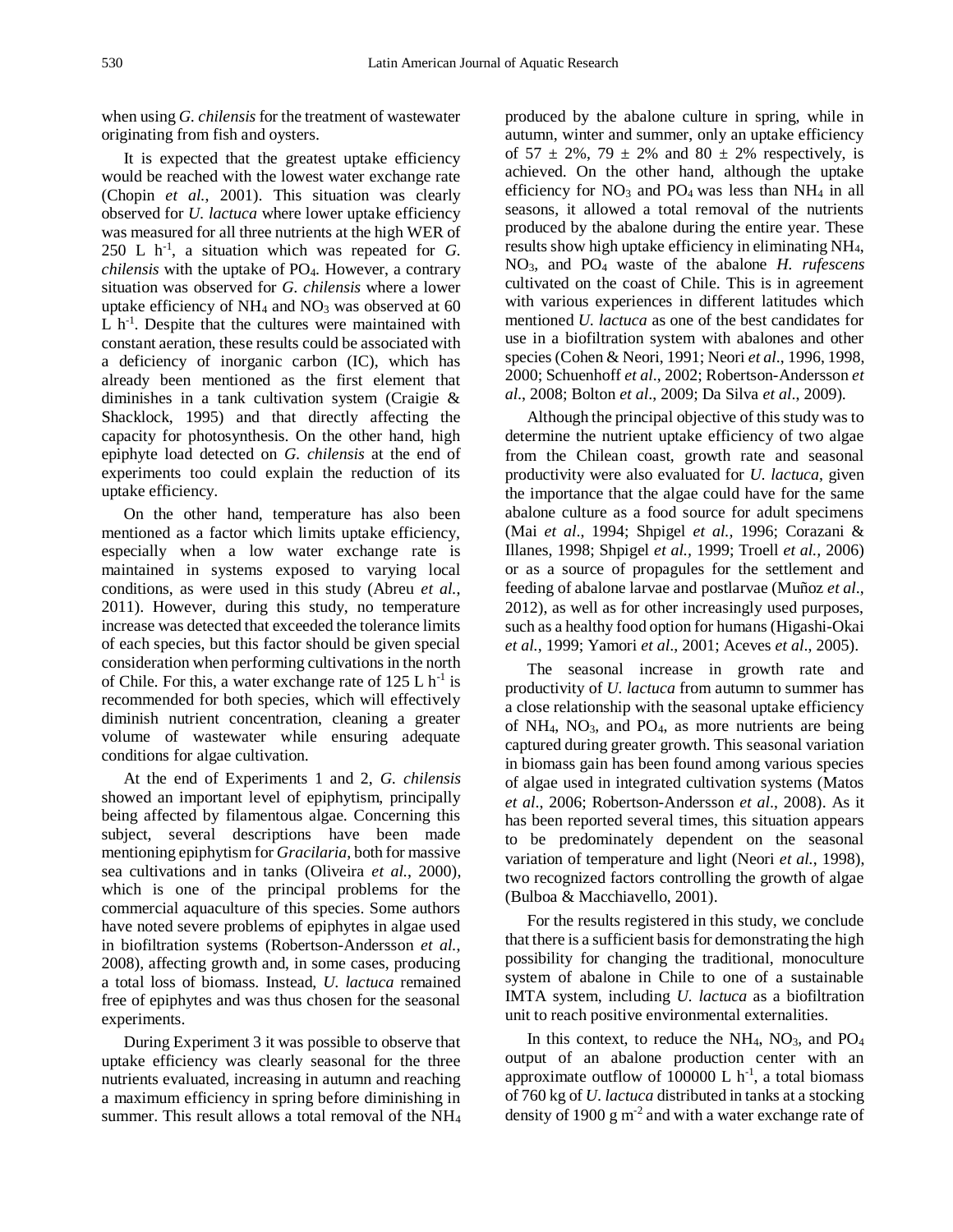125 L  $h^{-1}$  would be needed. These installations would occupy an area of approximately 400  $m^2$ .

Our results confirm that *U. lactuca* should be considered a serious candidate in the implementation of wastewater treatment plans from abalone cultures in Chile, as it presents important advantages such as high uptake efficiency, wide distribution and abundance, resistance to environmental variations, easy culture management, and scarce epiphytism.

## **ACKNOWLEDGEMENTS**

We gratefully appreciate the efforts of the staff of AWABI of Universidad Católica del Norte. We also thank Gonzalo Fredes and Sebastian Menares for providing figure 1 and Mario Edding for reviewing the earlier draft. The present study was supported by FONDEF (Grant D96/1102).

## **REFERENCES**

- Aceves, C., B. Anguiano & G. Delgado. 2005. Is iodine a gatekeeper of the integrity of the mammary gland? J. Mammary Gland. Biol. Neoplasia, 10(2): 189-196.
- Abreu, M., R. Pereira, Ch. Yarish, A.H. Buschmann & I. Sousa-Pinto. 2011. IMTA with *Gracilaria vermiculophylla*: productivity and nutrient removal performance of the seaweed in a land-based pilot scale system. Aquaculture, 312: 77-87.
- Abreu, M.H., D.A. Varela, L. Henríquez, A. Villarroel, C. Yarish, I. Sousa-Pinto & A.H. Buschmann. 2009. Traditional *vs* integrated multi-trophic aquaculture of *G. chilensis*. In: C.J. Bird, J. McLachlan & E.C. Oliveira (eds.). Productivity and physiological performance. Aquaculture, 293: 211-220.
- Bolton, J.J., D.V. Robertson-Andersson, D. Shuuluka & L. Kandjengo. 2009. Growing *Ulva* (Chlorophyta) in integrated systems as a commercial crop for abalone feed in South Africa: a SWOT analysis. J. Appl. Phycol., 21: 575-583.
- Bulboa, C. & J. Macchiavello. 2001. The effects of light and temperature on different phases of life history in the carrageenan producing alga *Chondracanthus chamissoi* (Rhodophyta: Gigartinales). Bot. Mar., 44: 371-374.
- Buschmann, A.H., F. Cabello, K. Young, J. Carvajal, D. Varela & L. Henríquez. 2009. Salmon aquaculture and coastal ecosystem health in Chile: analysis of regulations, environmental impacts and bioremediation systems. Ocean Coast. Manage., 52: 243-249.
- Chopin, T., A.H. Buschmann, C. Halling, M. Troell, N. Kautsky, A. Neori, G.P. Kraemer, J.A. Zertuche-Gonzalez, C. Yarish & C. Neefus. 2001. Integrating

seaweeds into marine aquaculture systems: a key towards sustainability. J. Phycol., 37: 975-986.

- Chow, F., J. Macchiavello, S. Santa-Cruz, E. Fonck & J. Olivares. 2001. Utilization of *Gracilaria chilensis* (Rhodophyta: Gracilariaceae) as a biofilter in the depuration of effluents from tank cultures of fishes, oysters and sea urchins. J. World Aquacult. Soc., 32(2): 215-220.
- Cohen, J. & A. Neori. 1991. *Ulva lactuca* biofilters for marine fishpond effluennts: I. Ammonia uptake kinetics and nitrogen content. Bot. Mar., 34: 475-482.
- Corazani, D. & J. Illanes. 1998. Growth of juvenile abalone, *Haliotis discus hannai* Ino 1953 and *Haliotis rufescens* Swaison 1822, fed with different diets. J. Shellfish. Res., 17: 663-666.
- Craigie, J.S. & P.F. Shacklock. 1995. Culture of Irish moss. In: A.D. Boghen (ed.). Cold-water aquaculture in Atlantic Canada. The Canadian Institute for Research on Regional Development, Moncton, pp. 365-390.
- Da Silva, M.C., T. Tormena & U. Seeliger. 2009. Biofiltering efficiency, uptake and assimilation rate of *Ulva clathrata* (Roth) J. Agardh (Chlorophyceae) cultivated in shrimp aquaculture waste water. J. Appl. Phycol., 21: 31-45.
- Fei, X.G. 2004. Solving the coastal eutrophication problem by large scale seaweed cultivation. Hydrobiologia, 512: 145-151.
- Flores-Aguilar, R., A. Gutierrez, A. Ellwanger & R. Searcy-Bernal. 2007. Development and current status of abalone aquaculture in Chile. J. Shellfish Res., 26(3): 705-711.
- Food and Agriculture Organization (FAO). 2009. Integrated mariculture: a global review. FAO Fish. Aquacult. Tech. Pap. 529: 183 pp.
- Godoy, C. & G. Jerez. 1998. The introduction of abalone in Chile: ten years later. J. Shellfish Res., 17(3): 603- 605.
- Harlin, M.M., B. Thorne-Miller & G.B. Thursby. 1978. Ammonium uptake by *Gracilaria* sp. (Florideophyceae) and *Ulva lactuca* (Chlorophyceae) in closed system fish culture. Proceedings of International Symposium Seaweed 9, Science Press, Princeton, pp. 285-292.
- Higashi-Okai, K., S. Otani & Y. Okai. 1999. Potent suppressive effect of a Japanese edible seaweed, *Enteromorpha prolifera* (Sujiao-nori) on initiation and promotion phase of chemically induced mouse skin tumorigenesis. Cancer Lett., 140(1-2): 21-25.
- Jones, A.B., W.C. Dennison & N.P. Preston. 2001. Integrated treatment of shrimp effluent by sedimentation, oyster filtration and macroalgal absorption: a laboratory scale study. Aquaculture, 193: 155-178.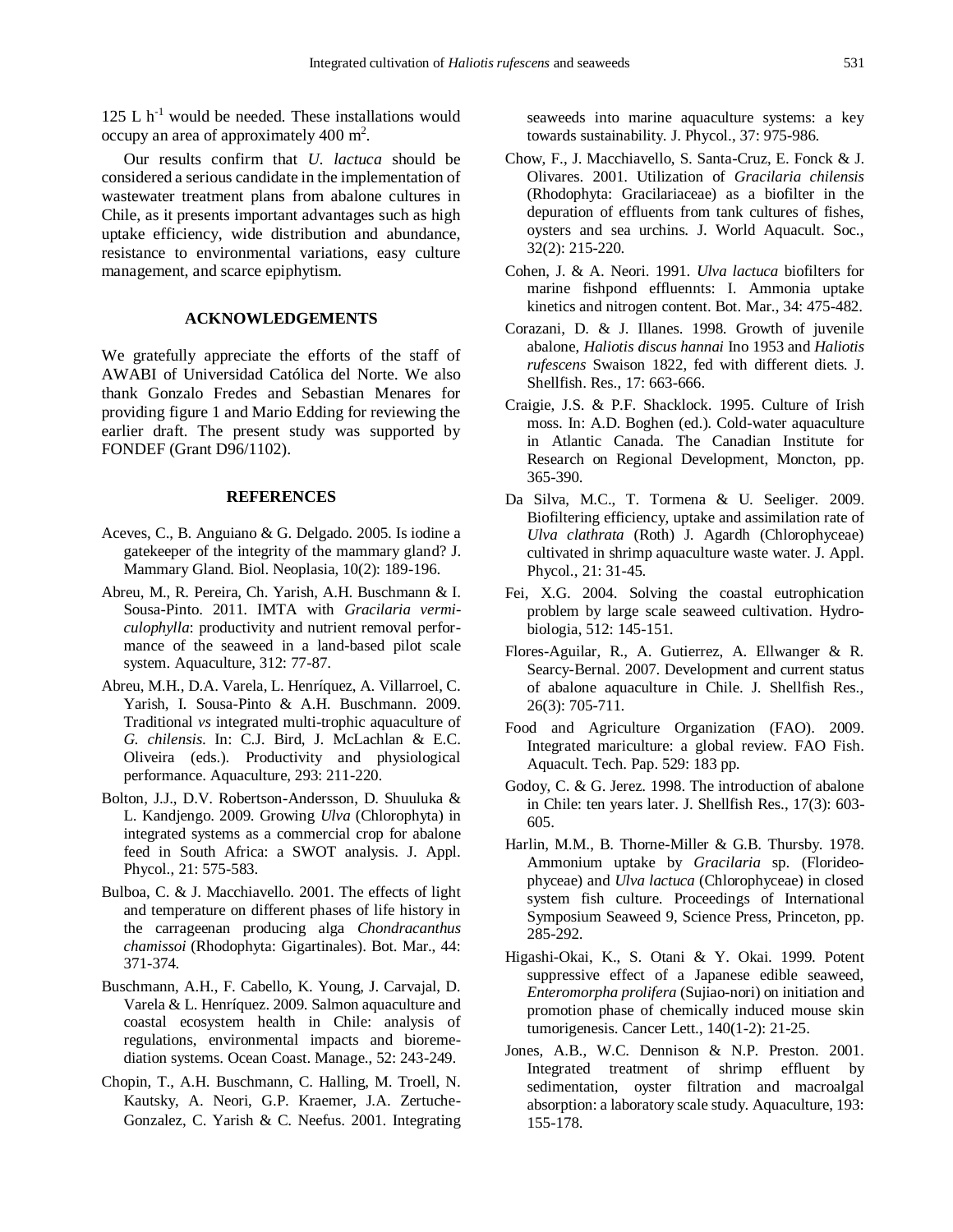- Macchiavello, J., E. Araya & C. Bulboa. 2010. Production of *Macrocystis pyrifera* (Laminariales: Phaeophyceae) in northern Chile on spore-based culture. J. Appl. Phycol., 22: 691-697.
- Mai, K., J.P. Mercer & J. Donlon. 1994. Comparative studies on the nutrition of two species of abalone, *Haliotis tuberculata* L. and *Haliotis discus hannai* Ino. IV. Optimum dietary protein level for growth. Aquaculture, 136: 165-180.
- Matos, J., S. Costa, A. Rodrigues, R. Pereira & I. Sousa. 2006. Experimental integrated aquaculture of fish and red seaweeds in northern Portugal. Aquaculture, 252: 31-42.
- Muñoz, P., R. Ambler & C. Bulboa. 2012. Settlement, survival and post larval growth of red abalone, *Haliotis rufescens* on polycarbonate plates treated with germlings of *Ulva* sp. J. World Aquacult. Soc., 43: 890-895.
- Neori, A. 2008. Essential role of seaweed cultivation in integrated multi-trophic aquaculture farms for global expansion of mariculture: an analysis. J. Appl. Phycol.[, 20\(5\)](http://www.springerlink.com/content/0921-8971/20/5/): 567-570.
- Neori, A., I. Cohen & H. Gordin. 1991. *Ulva lactuca* biofilters for marine fishpond effluents: II. Growth rate, yield and C:N ratio. Bot. Mar., 34: 483-489.
- Neori, A., N.L. Ragg & M. Shpigel. 1998. The integrated culture of seaweed, abalon, fish and clams in modular intensive land-based systems: II. Performance and nitrogen partitioning within an abalone (*Haliotis tuberculata*) and macroalgae culture system. Aquacult. Eng., 17: 215-239.
- Neori, A., M. Shpigel, D. Ben-Ezra. 2000. Sustainable integrated system for culture of fish, seaweed and abalone. Aquaculture, 186: 279-291.
- Neori, A., T. Chopin, M. Troell, A.H. Buschmann, G.P. Kraemer, C. Halling, M. Shpigel & C. Yarish. 2004. Integrated aquaculture: rationale, evolution and state of the art emphasizing seaweed biofiltration in modern mariculture. Aquaculture, 231: 361-391.
- Neori, A., M.D. Krom, S.P. Ellner, C.E. Boyd, D. Popper, R. Rabinovitch, P.J. Davison, O. Dvir, D. Zuber, M. Ucko, D. Angel & H. Gordin. 1996. Seaweed biofilters as regulators of water quality in integrated fishseaweed culture units. Aquaculture, 141: 183-199.
- Nobre, A.M., D. Robertson-Andersson, A. Neori & K. Sankar. 2010. Ecological economic assessment of aquaculture options: comparison between abalone monoculture and integrated multi-trophic aquaculture of abalone and seaweeds. Aquaculture, 306: 116-126.
- Oliveira, E.C., K. AIveal & R.J. Anderson. 2000. Mariculture of the agar-producing gracilarioid red algae. Rev. Fish. Sci., 8(4): 345-377.
- Robertson-Andersson, D.V., M. Potgieter, J. Hansen, J.J. Bolton, M. Troell, R.J. Anderson, C. Halling & T.

Probyn. 2008. Integrated seaweed cultivation on an abalone farm in South Africa. J. Appl. Phycol., 20(5): 579-595.

- Schuenhoff, A., M. Shpigel, I. Lupatsch, A. Ashkenazi, F.E. Msuya & A. Neori. 2002. A semi-recirculating, integrated system for the culture of fish and seaweed. Aquaculture, 221: 167-181.
- Servicio Nacional de Pesca (SERNAPESCA). 2009. Anuario Estadístico de Pesca. Ministerio de Economía Fomento y Reconstrucción, Chile. [http://www.sernapesca.cl/index.php?option=com\_remository&Itemid= 246&func=select&id=451]. Reviewed: 7 January 2013.
- Shpigel, M., A. Neori & A. Marshall. 1996. The suitability of several introduced species of abalone (Gastropoda: Haliotidae) for land-based culture with pond grown seaweed in Israel. Isr. J. Aquacult. Bamidgeh, 48: 192- 200.
- Shpigel, M., N.L. Ragg, L. Lapatsch & A. Neori. 1999. Protein content determines the nutritional value of the seaweed *Ulva lactuca* L. for the abalone *Haliotis tuberculata* L. and *H. discus hannai*. J. Shellfish Res., 18: 227-233.
- Strickland, D.H. & T.R. Parsons. 1972. A practical handbook of seawater analysis. Bull. Fish. Res. Bd. Can., 167: 311 pp.
- Thomas, T.E., & P.J. Harrison. 1987. Rapid ammonium uptake and nitrogen interactions in five intertidal seaweeds grown under field conditions. J. Exp. Mar. Biol. Ecol., 107: 1-8.
- Troell, M., C. Halling, A. Neori, T. Chopin, A.H. Buschmann, N. Kautsky & C. Yarish. 2003. Integrated mariculture: asking the right questions. Aquaculture, 226: 69-90.
- Troell, M., D. Robertson-Andersson, R. Anderson, J. Bolton, G. Maneveldt, C. Halling & T. Probyn. 2006. Abalone farming in South Africa: an overview with perspectives on kelp resources, abalone feed, potential for on-farm seaweed production and socio-economic importance. Aquaculture, 257: 266-281.
- Vásquez, J. 2008. Production, use and fate of Chilean brown seaweeds: resources for a sustainable fishery. J. Appl. Phycol., 20: 457-467.
- Westermeier, R., D. Patiño, M.I. Piel, I. Maier & D. Müller. 2006. A new approach to kelp mariculture in Chile: production of free-floating sporophyte seedlings from gametophyte cultures of *Lessonia trabeculata* and *Macrocystis pyrifera*. Aquacult. Res., 37: 164-171.
- Yamori, Y., A. Miura & K. Taira. 2001. Implications from and for food cultures for cardiovascular diseases: Japanese food, particularly Okinawan diets. Asia Pac. J. Clin. Nutr., 10(2): 144-145.
- Yokoyama, H. & Y. Ishihi. 2010. Bioindicator and biofilter function of *Ulva* spp. (Chlorophyta) for